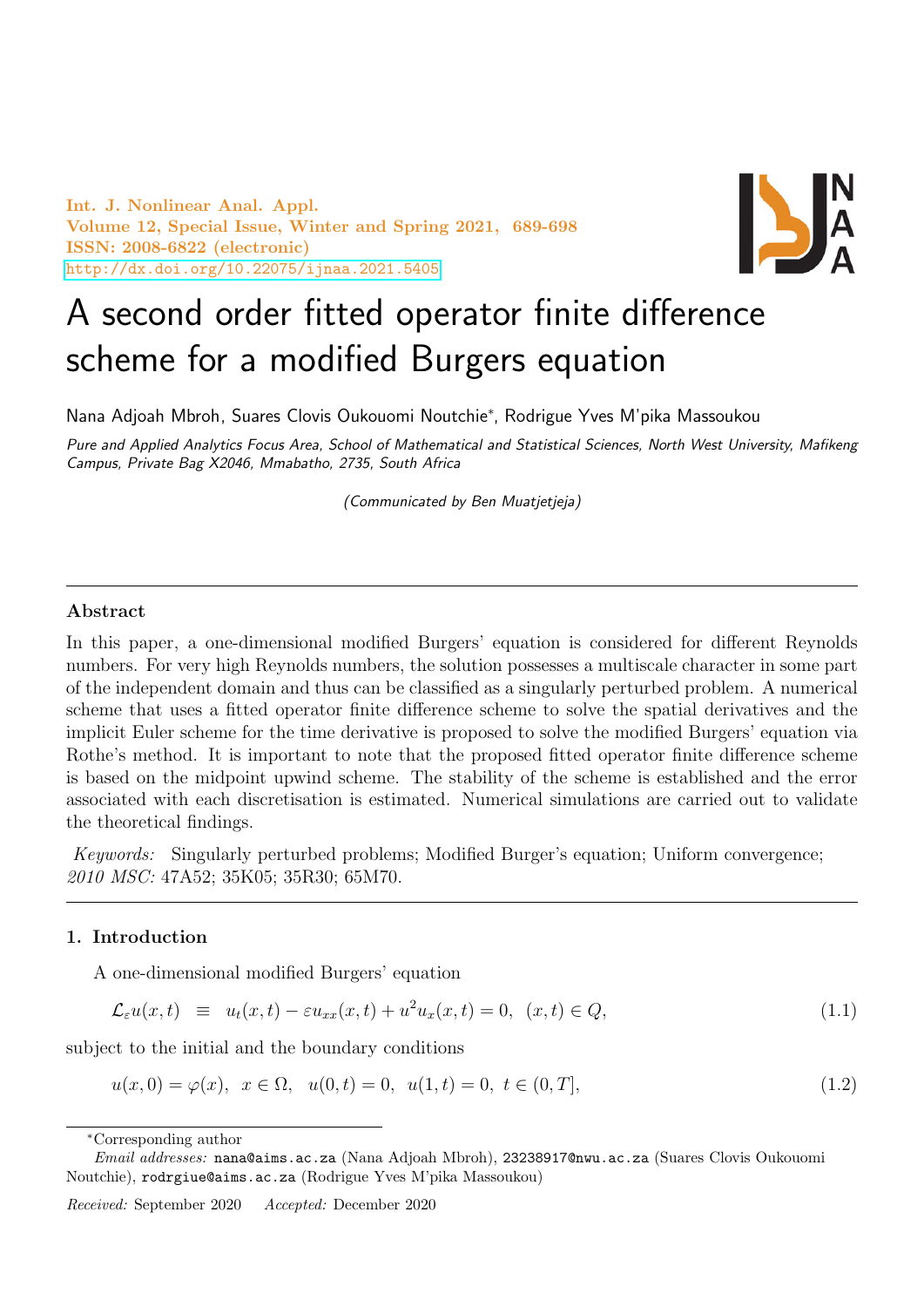is considered in this study. Equation  $(1.1)$  comprises of an unsteady term  $u_t$ , a non-linear convection term  $u^2u_x(x,t)$ , a viscous dissipation  $u_{xx}(x,t)$  and a perturbation parameter  $\varepsilon \in (0,1]$ , which is the dissipation coefficient and the inverse of an effective Reynolds number. Thus for large Reynolds numbers, the solution of Problem  $(1.1)$ – $(1.2)$  possesses steep gradients. In this instance, classical numerical method can not serve as good approximates to the exact solution especially in the parts of the domain where the steep gradients occur [\[9,](#page-9-0) [15\]](#page-9-1). Burgers and modified Burgers' equations have been studied by many researchers in different fields, see for example the articles [\[1,](#page-9-2) [2,](#page-9-3) [3,](#page-9-4) [5,](#page-9-5) [6,](#page-9-6) [11,](#page-9-7) [16,](#page-9-8) [17\]](#page-9-9) and the references therein.

From singular perturbation point of view, Kadalbajoo and Awasthi [\[7\]](#page-9-10) designed a numerical scheme which was of almost first order accuracy in space and first order in time to solve Problem  $(1.1)$ – $(1.2)$ . Their scheme employed the upwind finite difference scheme on a piecewise uniform Shishkin mesh to solve the spatial derivatives and the backward Euler finite difference scheme was used for the time derivatives.

Gupta and Kadalbajoo [\[8\]](#page-9-11) constructed a numerical scheme to solve Problem  $(1.1)$ – $(1.2)$  for different Reynolds numbers. Their scheme was a combination of the implicit Euler and a hybrid finite difference scheme on a piecewise uniform Shishkin mesh for the time and spatial discretisations, respectively. These authors established the asymptotic bounds of the solution by using singular perturbation analysis and analysed their scheme for convergence. Their analysis led to a first and second order accuracies in time and space, respectively, except for a logarithmic factor in space. Notice that their hybrid scheme employed the central difference scheme in layer region and the midpoint scheme in the non-layer region.

Liu et. al [\[12\]](#page-9-12) considered a first order non-linear singularly perturbed problem with integral boundary condition. The proposed scheme uses the backward Euler on an equidistributing monitor function based on arc-length. They analysed their scheme for convergence and obtained a first order accuracy independent of the perturbation parameter in the maximum norm.

Ravi Kanth and Murali Mohan Kumar [\[14\]](#page-9-13) considered a stationary non-linear reaction diffusion problem with delay. The authors first converted the non-linear problems into sequence of linear problems and then designed an exponentially fitted spline method to solve it. They analysed their method for convergence and obtained an almost second order accuracy.

Erdogan and Sakar [\[4\]](#page-9-14) presented a quasilinearization technique to solve a singularly perturbed delay differential equation. Their scheme employed the implicit finite difference scheme on piecewiseuniform S-meshes. Their analysis resulted in a first order uniformly convergent scheme with respect to the perturbation parameter.

In literature, the work done on the general numerical solution of Burgers equation and modified Burgers equation is very huge. However, the same cannot be said for the modified Burgers equation in the context of singular perturbation. Thus to fill this gap, we propose a fitted operator finite difference scheme to solve Problem  $(1.1)$ – $(1.2)$ . The ideas of the non-standard finite difference scheme [\[10\]](#page-9-15) are employed to design the scheme. Thus the denominator function in the classical finite difference scheme is replaced with a new positive function which reflects the analytical properties of the problem under study.

Notice that the fitted operator finite difference scheme is based on the midpoint upwind scheme. Using the Rothe's method or the transversal method of lines procedure, the backward Euler finite difference scheme is employed along with this fitted operator finite difference scheme to obtain the numerical solution.

The rest of the paper is organised as follows: In Section [2,](#page-2-0) we integrate the non-linear problem in time and then analyse it for convergence. The resulting systems of semi-discrete non-linear boundary value problems are linearised and analysed for convergence in Section [3.](#page-3-0) In Section [4,](#page-4-0) a priori estimate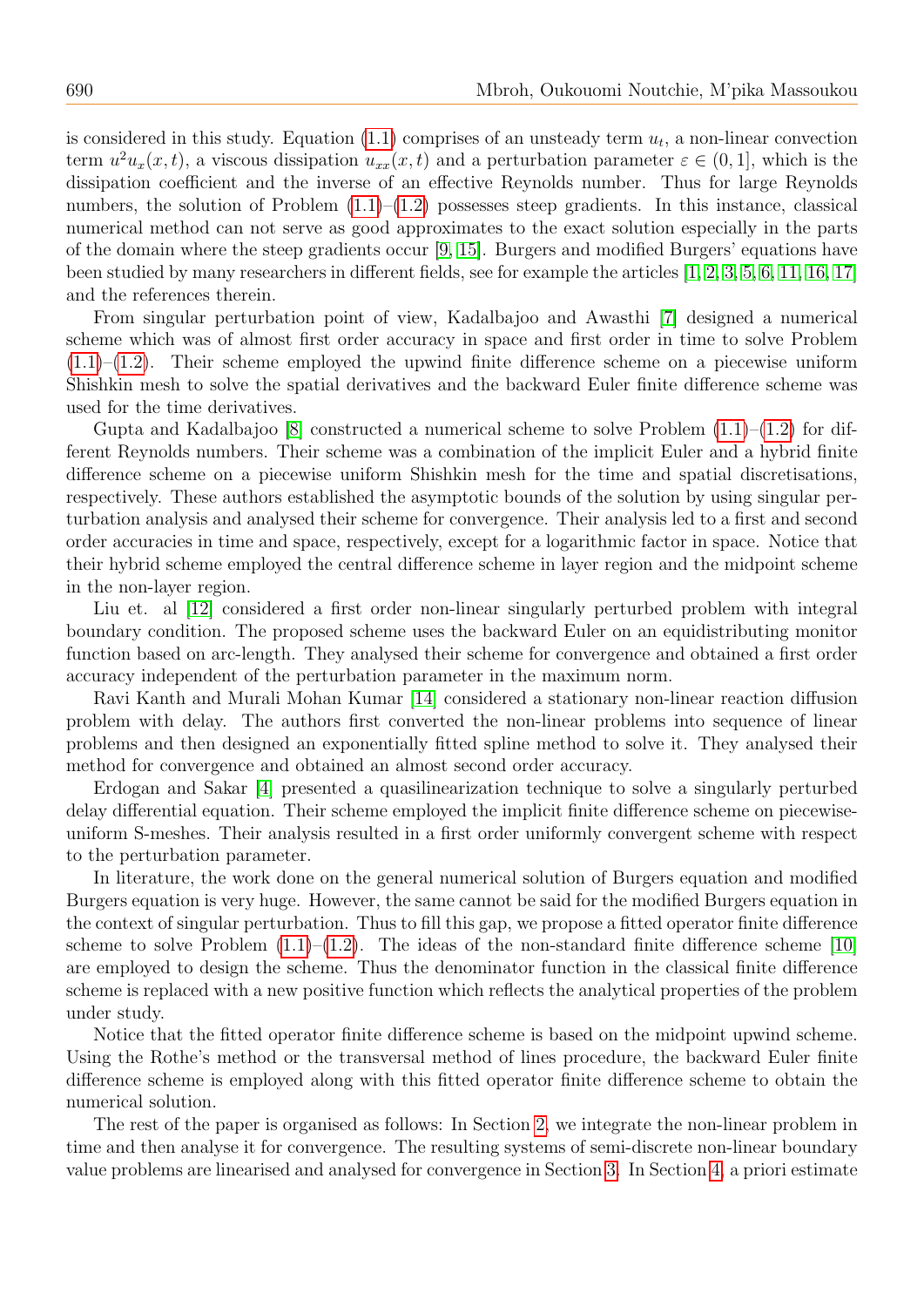of the solution of the semi-discrete boundary value problems and its derivatives are presented. The fitted operator finite difference scheme is designed in Section [5,](#page-6-0) whilst its stability is established in Section [6.](#page-6-1) The convergence analysis of the scheme is presented in Section [7.](#page-7-0) Numerical results are presented in Section [8](#page-8-0) whilst a summary of the main result and future direction of this research is presented in the last section.

#### <span id="page-2-0"></span>2. Time Discretisation

Below we transform the Problem  $(1.1)$ – $(1.2)$  into semi-discrete boundary value problems via the discretisation of the time variable. At this stage the spatial domain is held continuous. Using the backward Euler finite difference scheme on a uniform mesh, we integrate Problem [\(1.1\)](#page-0-0)–[\(1.2\)](#page-0-1) in time to obtain the semi-discrete problem

<span id="page-2-1"></span>
$$
\mathcal{L}_{\varepsilon}^{**}u^{k+1}(x) \equiv \frac{u^{k+1} - u^k}{\Delta t} - \varepsilon u_{xx}^{k+1}(x) + (u^{k+1})^2(x)u_x^{k+1}(x) + b^{k+1}(x)u^{k+1}(x)
$$
\n
$$
= 0, \quad k = 0, 1, 2, ..., m,
$$
\n(2.1)

along with the initial and boundary conditions,

<span id="page-2-2"></span>
$$
u^{0} = u(x, 0) = \varphi(x), \qquad u^{k+1}(0) = 0, \quad u^{k+1}(1) = 0.
$$
\n
$$
(2.2)
$$

Here m is the number of sub-intervals. The scheme  $(2.1)$ – $(2.2)$  is rewritten as

<span id="page-2-5"></span>
$$
\mathcal{L}_{\varepsilon}^{m} u^{k+1}(x) \equiv -\varepsilon u_{xx}^{k+1}(x) + (u^{k+1})^{2} u_{x}^{k+1}(x) + d^{k+1}(x) u^{k+1}(x) = \frac{u^{k}(x)}{\Delta t},
$$
\n(2.3)

$$
u(x,0) = \varphi(x), \qquad u^{k+1}(0) = 0, \quad u^{k+1}(1) = 0,\tag{2.4}
$$

where

$$
d^{k+1}(x) = 1/\Delta t + b^{k+1}(x), \ d^{k+1}(x) \ge \gamma,
$$

or

<span id="page-2-3"></span>
$$
\mathcal{L}_{\varepsilon}^{*}u^{k+1}(x) \equiv \Delta t(-\varepsilon u_{xx}^{k+1}(x) + (u^{k+1})^{2}u_{x}^{k+1}(x) + d^{k+1}(x)u^{k+1}(x)) = u^{k}(x),
$$
\n
$$
u(x,0) = \varphi(x), \qquad u^{k+1}(0) = 0, \quad u^{k+1}(1) = 0,
$$
\n(2.6)

where

$$
d^{k+1}(x) = 1/\Delta t + b^{k+1}(x), \ d^{k+1} \ge \gamma.
$$

The operator  $\mathcal{L}_{\varepsilon}^*$  defined by the scheme  $(2.5)-(2.6)$  $(2.5)-(2.6)$  $(2.5)-(2.6)$  satisfies a discrete maximum principle which ensures the stability of the temporal semi-discretisation process.

Lemma 2.1. The local truncation error of the temporal semi-discretisation process satisfies

$$
||e^{k+1}||_{\infty} \le C^*(\Delta t)^2. \tag{2.7}
$$

Proof . The local truncation error is defined as

$$
e^{k+1} = u^{k+1}(x) - \bar{u}^{k+1}(x),\tag{2.8}
$$

where  $u^{k+1}(x)$  is the exact solution of  $(2.5)-(2.6)$  $(2.5)-(2.6)$  $(2.5)-(2.6)$  and  $\bar{u}^{k+1}(x)$  is the computed solution of

<span id="page-2-4"></span>
$$
\mathcal{L}_{\varepsilon}^{*}\bar{u}^{k+1}(x) \equiv \Delta t(-\varepsilon \bar{u}_{xx}^{k+1}(x) + (\bar{u}^{k+1})^{2}\bar{u}_{x}^{k+1}(x) + d^{k+1}(x)\bar{u}^{k+1}(x)) = \bar{u}^{k}(x),
$$
\n(2.9)

$$
\bar{u}(x,0) = \varphi(x), \qquad \bar{u}^{k+1}(0) = 0, \quad \bar{u}^{k+1}(1) = 0.
$$
\n(2.10)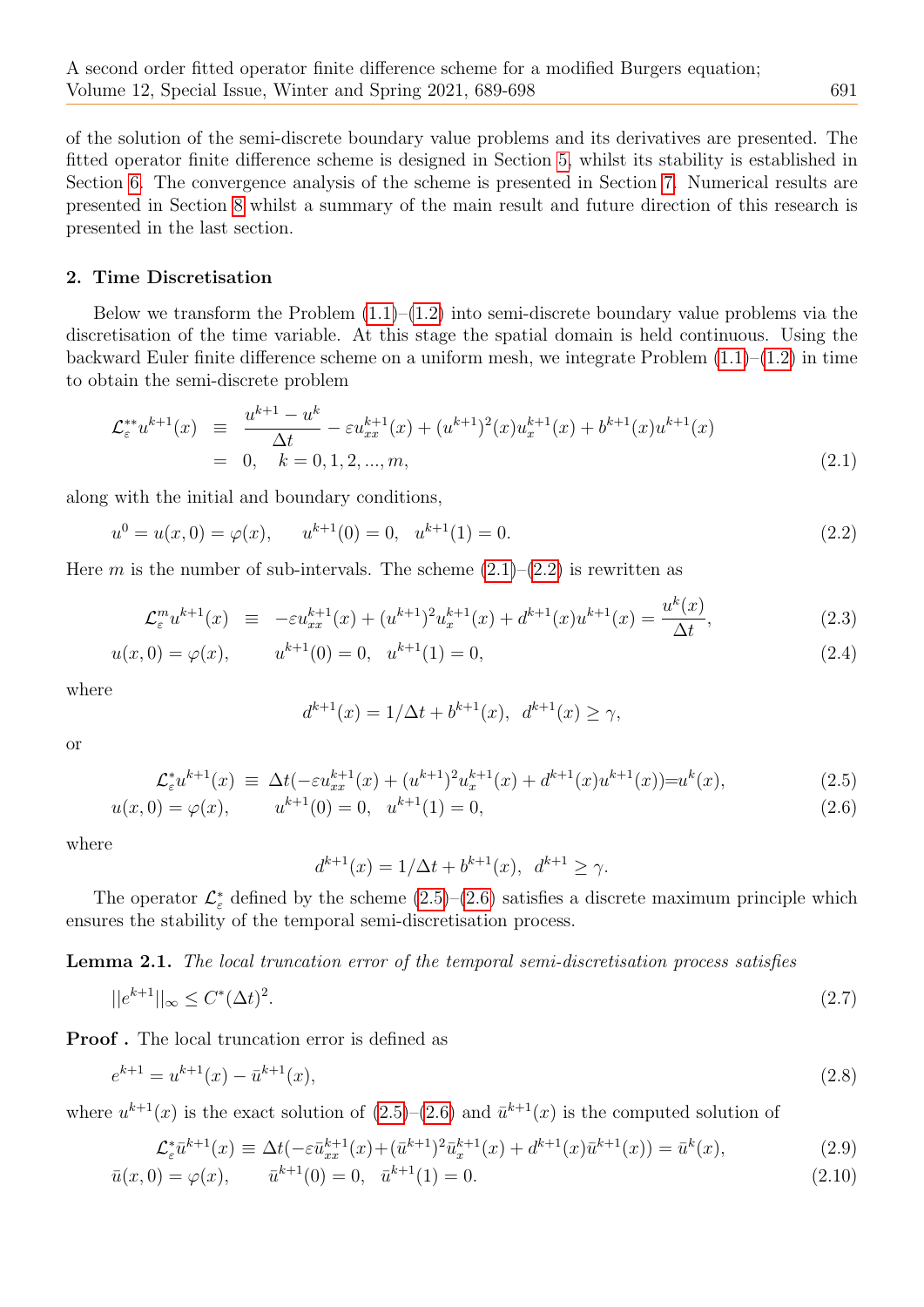A truncated Taylor series expansion of  $u(x, t_k)$  takes the form

<span id="page-3-1"></span>
$$
u^{k}(x) = u^{k+1}(x) - \Delta t u_t^{k+1}(x) + \frac{\Delta t^2}{2} u_{tt}^{k+1}(x) + \mathcal{O}(\Delta t)^3.
$$
\n(2.11)

From Equation [\(2.11\)](#page-3-1), we have

<span id="page-3-2"></span>
$$
\frac{u^{k+1}(x) - u^k(x)}{\Delta t} = u_t^{k+1}(x) + \mathcal{O}(\Delta t),
$$
\n
$$
\mathcal{L}_\varepsilon^* u^{k+1}(x) = \Delta t \left( -\varepsilon u_{xx}^{k+1}(x) + (u^{k+1})^2 u_x^{k+1}(x) + d^{k+1}(x) u^{k+1}(x) \right) + \mathcal{O}(\Delta t)^2.
$$
\n(2.12)

Using Equations  $(2.9)$ – $(2.10)$  and  $(2.12)$ , the local truncation error satisfies

$$
\mathcal{L}_{\varepsilon}^{*} e^{k+1} \equiv -\varepsilon e_{xx}^{k+1}(x) + (e^{k+1})^2 e_x^{k+1}(x) + d^{k+1}(x) e^{k+1} = \mathcal{O}((\Delta t)^2),
$$
\n(2.13)\n
$$
e^{k+1}(0) = e^{k+1}(1) = 0.
$$
\n(2.14)

Since the operator is stable, the result follows.  $\square$ 

The global error of the time-discretisation satisfies the result below.

<span id="page-3-6"></span>**Lemma 2.2.** The global error  $\mathcal{E}^m$  satisfies

$$
||\mathcal{E}^m||_{\infty} \le C(\Delta t). \tag{2.15}
$$

# Proof .

$$
||\mathcal{E}^m||_{\infty} \le \left| \sum_{k=1}^m e^{k+1}(x) \right| \le C^* m(\Delta t)^2 = C \Delta t. \tag{2.16}
$$

□

#### <span id="page-3-0"></span>3. Quasilinearisation

In this section, the semi-discrete non-linear equation  $(2.1)$  is transformed into a sequence of linear convection diffusion problems by the quasilinearisation technique in [\[4\]](#page-9-14). The linearisation of the nonlinear term  $(u^{k+1}(x))^2$  in Equation [\(2.1\)](#page-2-1) is done by choosing  $u_0^{k+1}(x)$  to be the initial approximation of the function  $u^{k+1}(x)$  in the  $(u^{k+1}(x))$ <sup>2</sup>. Now we expand  $(u^{k+1}(x))$ <sup>2</sup> around  $u_0^{k+1}(x)$  in Taylor series to obtain

<span id="page-3-3"></span>
$$
[u_1^{k+1}(x)]^2 = [u_0^{k+1}(x)]^2 + 2[u_0^{k+1}(x)][u_1^{k+1}(x) - u_0^{k+1}(x)] + \dots
$$
\n(3.1)

Using  $j = 0, 1, 2, \dots$ , as the iteration index, Equation [\(3.1\)](#page-3-3) can be written as

<span id="page-3-4"></span>
$$
[u_{j+1}^{k+1}(x)]^2 = [u_j^{k+1}(x)]^2 + 2[u_j^{k+1}(x)][u_{j+1}^{k+1}(x) - u_j^{k+1}(x)] + \dots \tag{3.2}
$$

Truncating Equation [\(3.2\)](#page-3-4) and utilizing it in [\(2.3\)](#page-2-5) yields

$$
-\varepsilon \frac{\partial^2}{\partial x^2} u_{j+1}^{k+1}(x) + \left( u_j^{k+1}(x) \right]^2 + 2[u_j^{k+1}(x)][u_{j+1}^{k+1}(x) - u_j^{k+1}(x)] \frac{\partial}{\partial x} u_{j+1}^{k+1}(x) + d^{k+1}(x)u_{j+1}^{k+1}(x) = \frac{u_{j+1}^{k+1}}{\Delta t}.
$$

Further simplification results in

<span id="page-3-5"></span>
$$
-\varepsilon \frac{\partial^2}{\partial x^2} u_{j+1}^{k+1}(x) + (u_j^{k+1}(x))^2 \frac{\partial}{\partial x} u_{j+1}^{k+1}(x) + \left(2u_j^{k+1}(x)\frac{\partial}{\partial x} u_{j+1}^{k+1}(x) + d^{k+1}(x)\right) u_{j+1}^{k+1}
$$
  
=  $\frac{u_{j+1}^k}{\Delta t} + 2\left(u_j^{k+1}\right)^2 \frac{\partial}{\partial x} u_{j+1}^{k+1}(x), \qquad x \in \Omega, \quad k \ge 0, \quad j = 0, 1, ...$  (3.3)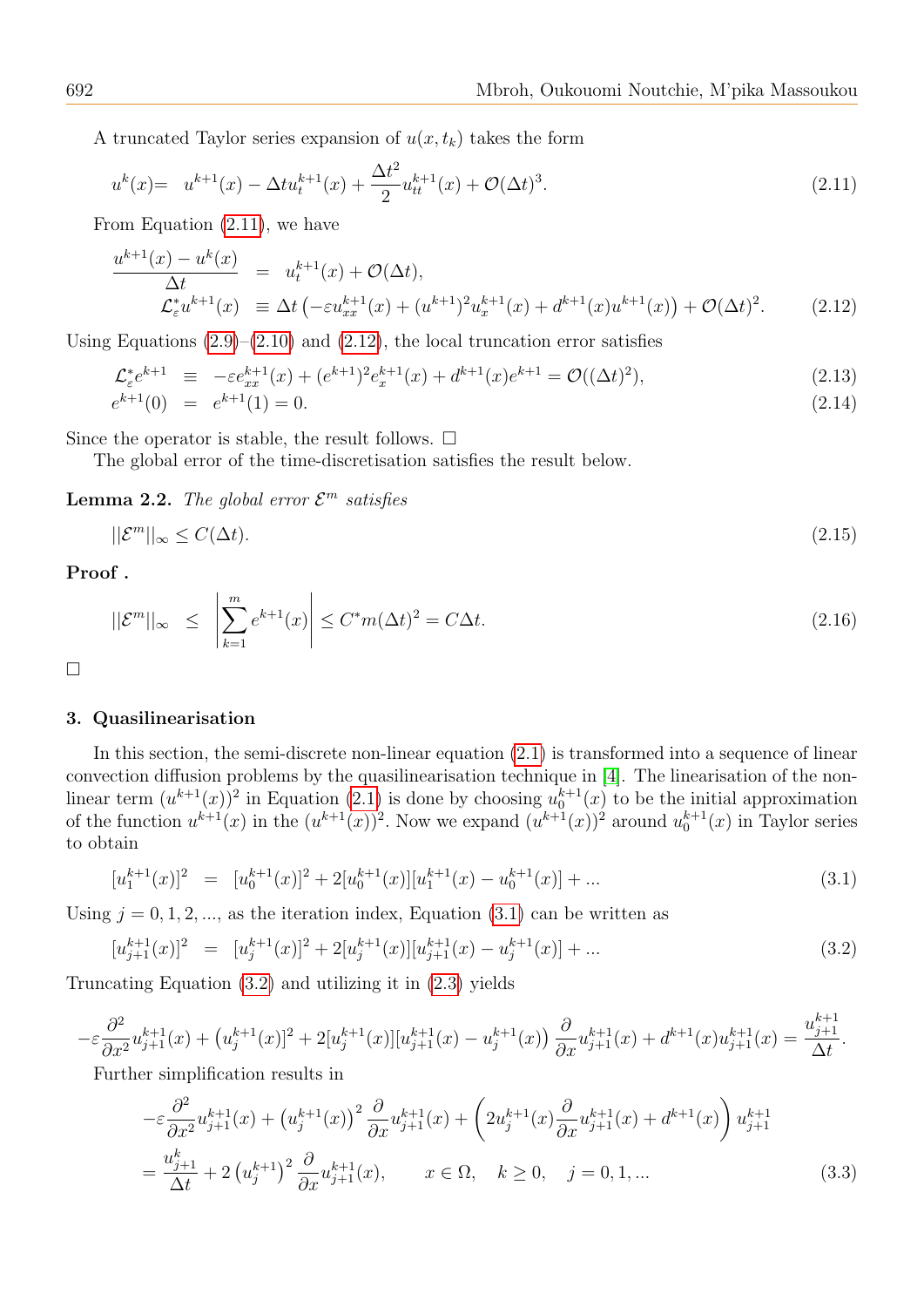along with the initial and boundary conditions

<span id="page-4-4"></span>
$$
u_{j+1}^0(x) = \varphi(x), \qquad u_{j+1}^{k+1}(0) = 0, \quad u_{j+1}^{k+1}(1) = 0. \tag{3.4}
$$

Rescaling [\(3.3\)](#page-3-5) and using Green's function, this equation is transformed into the integral equation

<span id="page-4-2"></span>
$$
\varepsilon \left( u_{j+1}^{k+1} - u_j^{k+1} \right)(x) = \int_0^1 \mathcal{G}(x, s) \left[ G(u_j^{k+1}) - G(u_{j-1}^{k+1}) - (u_j^{k+1} - u_{j-1}^{k+1}) \frac{\partial G}{\partial u_{j-1}^{k+1}} u_{j-1}^{k+1} \right] dx + (u_{j+1}^{k+1} - u_j^{k+1}) \frac{\partial G}{\partial u_j^{k+1}} u_j^{k+1} ds.
$$
\n(3.5)

Here  $\mathcal{G}(x, s)$  is the Greens function of the form

$$
\mathcal{G}(x,s) = \begin{cases} (x-1)s, & 0 \le s \le x \le 1, \\ x(s-1), & 0 \le x \le s \le 1, \end{cases}
$$

and satisfies  $|\mathcal{G}(x,s)| \leq \frac{1}{4}$ ,  $\forall x, s \in [0,1]$  and  $G(u^k) = \frac{\partial u^k}{\partial x^2}$  $\partial x^2$  $(x), x \in \Omega, k \geq 0.$ From the mean value theorem, we have

<span id="page-4-1"></span>
$$
G(u_j^{k+1}) - G(u_{j-1}^{k+1}) = (u_j^{k+1} - u_{j-1}^{k+1}) \frac{\partial G}{\partial u^{k+1}} u_{j-1}^{k+1} + \frac{\left(u_j^{k+1} - u_{j-1}^{k+1}\right)^2}{2} \frac{\partial^2 G(\theta)}{\partial (u^{k+1})^2},\tag{3.6}
$$

where  $u_{j-1}^{k+1} \leq \theta \leq u_j^{k+1}$  $_{j}^{k+1}$ . Now substituting [\(3.6\)](#page-4-1) into [\(3.5\)](#page-4-2) yields

<span id="page-4-3"></span>
$$
\varepsilon \left( u_{j+1}^{k+1} - u_j^{k+1} \right)(x) = \int_0^1 \mathcal{G}(x, s) \left[ (u_{j+1}^{k+1} - u_j^{k+1}) \frac{\partial G}{\partial u_j^{k+1}} u_j^{k+1} + \frac{\left( u_j^{k+1} - u_{j-1}^{k+1} \right)^2}{2} \frac{\partial^2 G(\theta)}{\partial (u^{k+1})^2} \right] ds. \tag{3.7}
$$

Let

$$
\max_{|u|\leq 1} \left| \frac{\partial G}{\partial u^{k+1}} u^{k+1} \right| = s_1, \qquad \max_{|u|\leq 1} \left| \frac{\partial^2 G}{\partial (u^{k+1})^2} u^{k+1} \right| = s_2. \tag{3.8}
$$

Equation [\(3.7\)](#page-4-3) yields

$$
\left|\left|(u_{j+1}^{k+1}-u_j^{k+1})\right|\right|\leq \frac{s_2}{(8\varepsilon-2s_1)}\left|\left|u_j^{k+1}-u_{j-1}^{k+1}\right|\right|^2.
$$

Therefore the sequence of  $(u_i^{k+1})$  $_{j}^{k+1}$ ) converges quadratically.

In the next section, we estimate the solution of the semi-discrete problem and its derivatives.

# <span id="page-4-0"></span>4. A Priori Estimate of the Linear Semi-discrete Problem

In this section bounds of the solution of the semi-discrete problem and it derivatives are presented.

Lemma 4.1. Maximum principle  $Suppose \ \tilde{\Psi}^{k+1}(x) \ \text{is a smooth function satisfying} \ \tilde{\Psi}^{(k+1)}(x) \geq 0, \ \forall \ x \in \partial\Omega.$  Then  $\mathcal{L}_{\varepsilon}^{m,l} \tilde{\Psi}^{(k+1)}(x) \geq 0$  $0, \forall x \in \Omega,$  implies that  $\tilde{\Psi}^{(k+1)}x \geq 0, \forall x \in \tilde{Q}$ .

**Proof**. The proof of this Lemma is similar to Lemma 3.1 of [\[7\]](#page-9-10).  $\Box$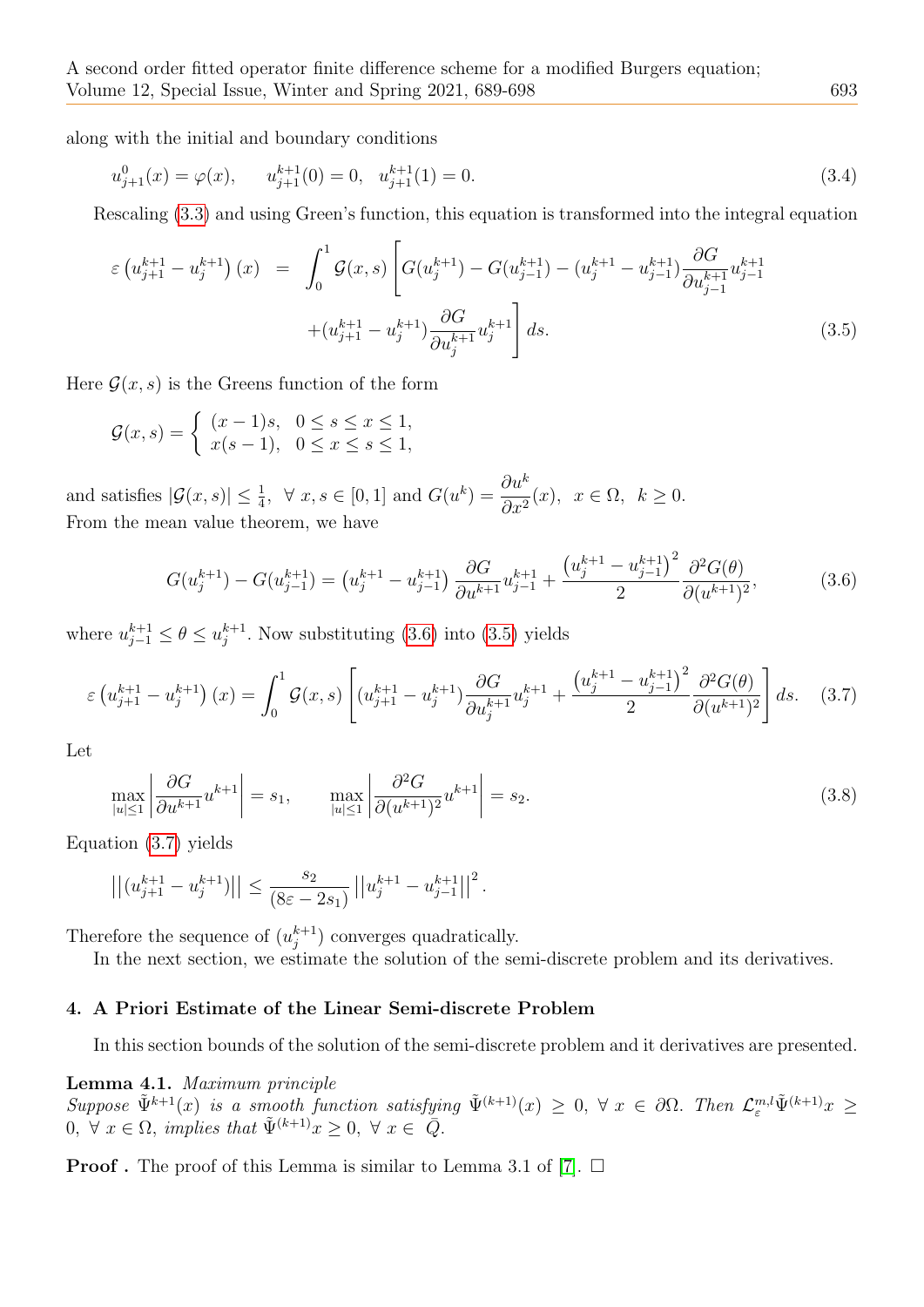Lemma 4.2. Stability estimate

Let  $\tilde{u}^{k+1}(x)$  be the solution of the linear problem  $(3.3)$ - $(3.4)$ . Then we have

$$
|\tilde{u}^{k+1}(x)| \le c_0^{-1} ||f||, \quad k = 0, 1, 2, \dots m. \tag{4.1}
$$

**Proof**. The proof follows the same lines as in the proof of Lemma 2.2 of [\[8\]](#page-9-11).  $\Box$ 

<span id="page-5-6"></span>Lemma 4.3.  $|\tilde{u}_x^{k+1}(x)| \leq C(1 + \varepsilon^{-1} \exp(-\alpha(1-x)/\varepsilon), \quad x \in \bar{\Omega}.$ 

**Proof** . Equation  $(3.3)$ – $(3.4)$  is written as

$$
-\varepsilon \tilde{u}_{xx}^{k+1} + \tilde{a}(x)\tilde{u}_x^{k+1} = h_1(x),
$$
\n(4.2)

where  $h_1(x) = \tilde{f}(x) - \tilde{c}(x)\tilde{u}^{k+1}(x)$  and for notational simplicity we let  $u_{j+1}^{k+1}(x) = \tilde{u}^{k+1}(x)$ . Using the integration factor techniques yields

<span id="page-5-0"></span>
$$
\tilde{u}_x^{k+1}(x) = \tilde{u}_x^{k+1}(1) \exp(-\varepsilon^{-1}(A(1) - A(x))) + z_1(x), \tag{4.3}
$$

where  $z_1(x)$  is given by

$$
z_1(x) = \varepsilon^{-1} \int_x^1 h_1(\gamma) \exp(-\varepsilon^{-1} A(\gamma) - A(x)) d\gamma.
$$

To derive the bound of  $u_x^{k+1}(1)$  in [\(4.3\)](#page-5-0) we integrate (4.3) from x to 1, to obtain

<span id="page-5-1"></span>
$$
\tilde{u}^{k+1}(1) - \tilde{u}^{k+1}(x) = \tilde{u}_x^{k+1}(1) \int_x^1 \exp(-\varepsilon^{-1}(A(1) - A(s)))ds + \int_x^1 z_1(s)ds.
$$
\n(4.4)

Evaluating [\(4.4\)](#page-5-1) at  $x = 0$  yields

<span id="page-5-2"></span>
$$
\tilde{u}_x^{k+1}(1) = -\frac{\int_0^1 z_1(s)ds}{\int_0^1 \exp(-\varepsilon^{-1}(A(1) - A(s)))ds},\tag{4.5}
$$

since  $\tilde{u}^{k+1}(1) = \tilde{u}^{k+1}(0) = 0$ . Substituting [\(4.5\)](#page-5-2) into Equation [\(4.3\)](#page-5-0) and taking the norm yield

<span id="page-5-3"></span>
$$
|\tilde{u}_x^{k+1}(x)| \le C \left( 1 + \frac{|\exp(\varepsilon^{-1} \bar{\alpha} x)|}{|\int_0^1 \exp(\varepsilon^{-1} \alpha s) ds|} \right), \tag{4.6}
$$

where  $\bar{\alpha}$  is an upper bound of  $a(x)$  over [0, 1] and C is also an upper bound of  $|z_1(x)|$  over  $\bar{\Omega}$ . Further simplification of [\(4.6\)](#page-5-3) results in

<span id="page-5-4"></span>
$$
|\tilde{u}_x^{k+1}(x)| \le C \left( 1 + \frac{\alpha \varepsilon^{-1} \exp(\bar{\alpha} \varepsilon^{-1} x) \exp(-\bar{\alpha} \varepsilon^{-1})}{\exp(\alpha \varepsilon^{-1}) - 1} \right). \tag{4.7}
$$

Since  $0 < \varepsilon < 1$ , we can find  $\varepsilon_0$  such that  $0 < \varepsilon_0 < \varepsilon$  and hence  $\exp(\bar{\alpha}\varepsilon^{-1}) < \exp(\bar{\alpha}\varepsilon_0^{-1})$ . Thus the estimate [\(4.7\)](#page-5-4) can be written as

<span id="page-5-5"></span>
$$
|\tilde{u}_x^{k+1}(x)| \le C \exp(\bar{\alpha}\varepsilon_0^{-1}) \left( 1 + \frac{\alpha \varepsilon^{-1} \exp(-\bar{\alpha}(1-x)\varepsilon^{-1})}{\exp(\alpha \varepsilon^{-1}) - 1} \right). \tag{4.8}
$$

Let f be a real valued function defined by  $f(\alpha) = \exp(\alpha \varepsilon^{-1})$  over the interval [0, 1]. Now expanding  $f(\alpha)$  in Maclaurin series yields  $\alpha \leq (\exp(\alpha \varepsilon^{-1}) - 1)$  and then the estimate [\(4.8\)](#page-5-5) reduces to

$$
|\tilde{u}_x^{k+1}(x)| \le C_5(1 + \varepsilon^{-1} \exp(-\bar{\alpha}(1-x)/\varepsilon), \tag{4.9}
$$

where  $C_5 = C \exp(\bar{\alpha} \varepsilon_0^{-1})$ .  $\Box$ 

<span id="page-5-7"></span>The proof the higher order derivatives can be derived in a similar manner.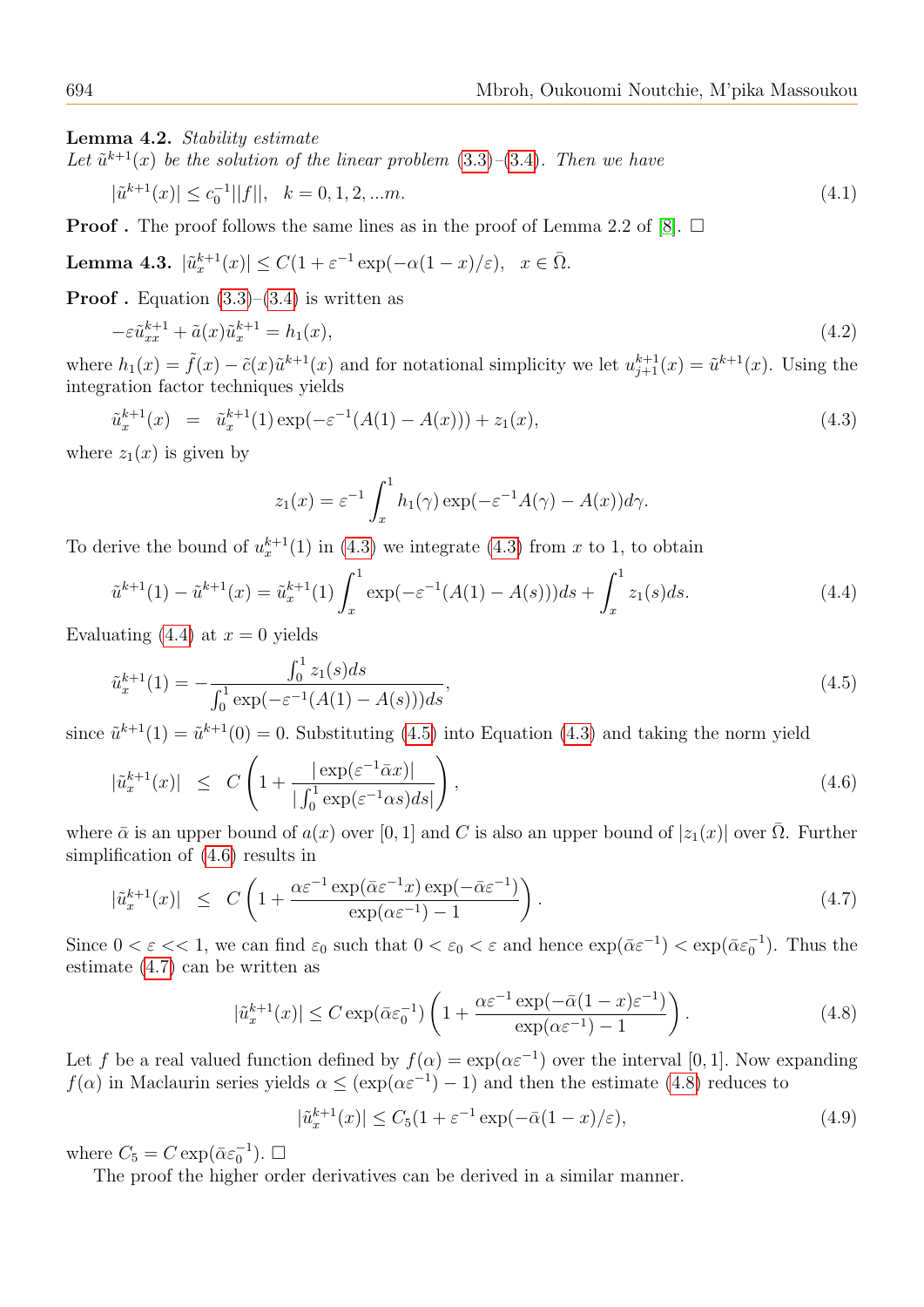**Theorem 4.4.** The solution of the sequence of linear problems  $(3.3)$ – $(3.4)$  and its derivatives satisfy

$$
\left|\frac{\partial^i}{\partial x^i}\tilde{u}^{k+1}(x)\right| \le C(1 + \varepsilon^{-i}\exp(-\alpha(1-x)/\varepsilon)), \qquad x \in \Omega,
$$

where i is a non-negative integer which satisfies  $0 \le i \le 6$ .

**Proof**. The proof of this Theorem for  $0 \leq i \leq 1$ , follows from the lemma [4.3.](#page-5-6) The proof of the higher order derivatives, that is  $1 < i \leq 6$ , can be obtained analogously.  $\Box$ 

#### <span id="page-6-0"></span>5. Spatial Discretization

In this section we construct a fitted operator finite difference scheme to solve the sequence of linear problems. We adapt the notation  $U_i \equiv U(x_i)$  as the numerical solution of  $\tilde{u}^{k+1}(x_i)$ . Notice that we have dropped the superscript index for notational simplicity. Now we perform the discretisation as follows:

<span id="page-6-2"></span>
$$
\mathcal{L}_{\varepsilon}^{m,l,n} U_i \equiv -\varepsilon \frac{U_{i+1} - 2U_i + U_{i-1}}{\phi_i^2} + \hat{a}_i \frac{U_i - U_{i-1}}{h} + \hat{c}_i U_i = \hat{f}_i, \ i = 1, 2, \dots, n-1,\tag{5.1}
$$

$$
U(0) = 0, \quad U(1) = 0,\tag{5.2}
$$

where  $n$  is the number of sub-intervals. The denominator function, the coefficient functions and the source term are given by

$$
\phi_i^2(h,\varepsilon) = \frac{\varepsilon h}{\hat{a}_i} \left( \exp\left(\frac{\hat{a}_i h}{\varepsilon}\right) - 1\right), \quad \hat{a}_i = \frac{a_i + a_{i-1}}{2}, \quad \hat{c}_i = \frac{c_i + c_{i-1}}{2}, \quad \hat{f}_i = \frac{f_i + f_{i-1}}{2},
$$

respectively.

In matrix notation, the scheme  $(5.1)$ – $(5.2)$  is a triadiagonal systems of linear equation

 $AU = F$ ,

where A is a  $((n-1) \times (n-1))$  square matrix whilst U and F are vectors of size  $(n-1)$ . Their entries are given by

$$
A_{ij} = r_i, \quad i = 2, 3, ..., n - 1, \quad j = i - 1,
$$
  
\n
$$
A_{ij} = r_i^c, \quad i = 1, 2, ..., n - 1, \quad j = i,
$$
  
\n
$$
A_{ij} = r_i^+, \quad i = 1, 2, ..., n - 2, \quad j = i + 1,
$$
  
\n
$$
F_i = \hat{f}_i, \quad i = 1, 2, ..., n - 1,
$$

with

<span id="page-6-3"></span>
$$
r_i^- = \frac{-\varepsilon}{\phi_i^2} - \frac{\hat{a}_i}{h}, \ \ r_i^c = \frac{2\varepsilon}{\phi_i^2} + \frac{\hat{a}_i}{h} + \hat{c}_i, \ \ r_i^+ = \frac{-\varepsilon}{\phi_i^2}.
$$

#### <span id="page-6-1"></span>6. Stability of the Scheme

Here we establish the stability of the scheme  $(5.1)$ – $(5.2)$ .

## Lemma 6.1. Discrete maximum principle

The operator  $\mathcal{L}_{\varepsilon}^{m,l,n}$  defined by the scheme [\(5.1\)](#page-6-2)–[\(5.2\)](#page-6-2) satisfies a discrete maximum principle. That is if  $\xi(x_i)$  is a mesh function which satisfies  $\xi(x_i) \geq 0$ ,  $\forall x_i \in \partial \Omega^n$  and  $\mathcal{L}^{m,l,n}_{\varepsilon} \xi(x_i) > 0$ ,  $\forall x_i \in \Omega^n$ . Then  $\xi(x_i) \geq 0, \forall x_i \in \overline{\Omega}^n$ .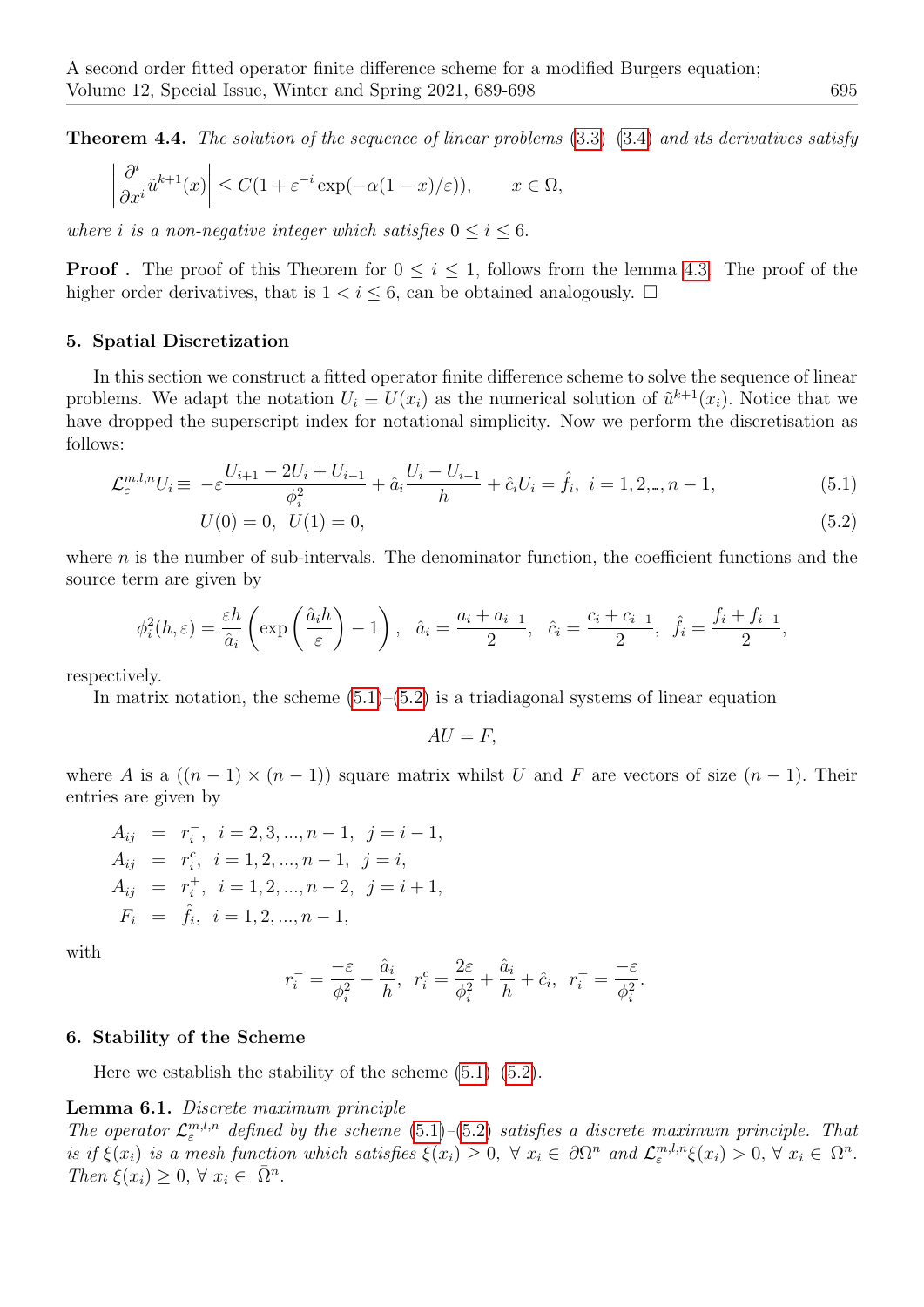**Proof**. Let s be an index such that  $\xi_s = \min_{x_i \in \overline{\Omega}^n} \xi_i$ , holds and assume  $\xi_s < 0$ . Clearly  $s \neq 0$ ,  $s \neq n$ . On the domain  $x_i \in \Omega^n$ , we have

$$
\mathcal{L}_{\varepsilon}^{m,l,n} \xi_s \ \equiv \ -\frac{\varepsilon}{\phi_i^2} (\xi_{s+1} - 2\xi_s + \xi_{s-1}) + \frac{\hat{a}_s}{h} (\xi_s - \xi_{s-1}) + \hat{c}_s \xi_s \leq 0,
$$

which is a contradiction. Therefore,  $\xi_i \geq 0$ ,  $\forall (x_i) \in \overline{\Omega}^n$ .  $\Box$ 

Next we show that the scheme  $(5.1)$ – $(5.2)$  satisfies a uniform stability estimate below.

**Lemma 6.2.** Let  $u_i$  be the solution of the discrete problem  $(5.1)$ – $(5.2)$ . Then it satisfies

$$
|u_i| \le c_0^{-1} \max_{x_i \in \overline{\Omega}} |\mathcal{L}_{\varepsilon}^{m,l,n} u_i|.
$$

**Proof** . Let  $z = c_0^{-1} \max_{x_i \in \bar{\Omega}} |\mathcal{L}_{\varepsilon}^{m,l,n} u_i|$ , and define the mesh function  $\Psi_i^{\pm}$  by  $\Psi_i^{\pm} = z \pm u_i$ . At  $i = 0$ and  $i = n$ , we have  $\Psi_n^{\pm} = z \pm u_i \geq 0$ . Further on the domain  $x_i \in \Omega^n$  we obtain

$$
\mathcal{L}_{\varepsilon}^{m,l,n} \Psi_{i}^{\pm} = \varepsilon \left( \frac{z + u_{i+1} - 2(z + u_{i}) + z \pm u_{i-1}}{\phi_{i}^{2}(h, \varepsilon)} \right) + \hat{a}_{i} \left( \frac{z \pm u_{i} - (z \pm u_{i-1})}{h} \right) + \hat{c}_{i} (z \pm u_{i})
$$

$$
= \hat{c}_{i} z \pm \mathcal{L}_{\varepsilon}^{m,l,n} u_{i} = \hat{c}_{i} \left( c_{0}^{-1} \max_{x_{i} \in \bar{\Omega}} |\mathcal{L}_{\varepsilon}^{m,l,n} u_{i}| \right) \pm \hat{f}_{i} \geq 0.
$$

From Lemma [6.1,](#page-6-3)  $\Psi_i^{\pm} \geq 0$ ,  $\forall x_i \in \overline{\Omega}^n$ , and this completes the proof.  $\Box$ 

## <span id="page-7-0"></span>7. Error Estimate

The error associated with the spatial discretisation is estimated as follows:

$$
\mathcal{L}_{\varepsilon}^{m,l,n}(u(x_i) - U(x_i)) = \mathcal{L}_{\varepsilon}^{m,l,n}u(x_i) - \mathcal{L}_{\varepsilon}^{m,l,n}U(x_i) = \mathcal{L}_{\varepsilon}^{m,n}u(x_i) - \hat{f}_i
$$
  
\n
$$
= \mathcal{L}_{\varepsilon}^{m,l,n}u(x_i) - \mathcal{L}_{\varepsilon}^{m,l}u(x_{i-1/2})
$$
  
\n
$$
= -\varepsilon \left( \delta^2 u_i - u''(x_{i-1/2}) \right) + \hat{a}_i \left( D^- u_i - u'(x_{i-1/2}) \right).
$$

Using a truncated Taylor series expansion of the terms  $u_{i-1}$ ,  $u_i$  and  $\phi_i^2$  and simplifying further gives

$$
\mathcal{L}_{\varepsilon}^{m,l,n}(u(x_i) - U(x_i)) = \left(-\frac{\varepsilon}{8.3!}u^{iv} + \frac{\hat{a}_i}{8.3!}u^{iii}\right)h^2 + \left(-\frac{\varepsilon}{32.5!}u^{vi} + \frac{\hat{a}_i}{32.5!}u^{v}\right)h^4 + \dots
$$

From theorem [4.4](#page-5-7) and noticing that the exponential terms vanish as  $\varepsilon \to 0$  (see [\[13\]](#page-9-16) for proof), yields the estimate

$$
|\mathcal{L}_{\varepsilon}^{m,l,n}(u(x_i)-U(x_i))| \leq Ch^2.
$$

<span id="page-7-1"></span>Application of Lemma [6.1](#page-6-3) leads to the following result.

**Lemma 7.1.** The error associated with the fitted operator finite difference scheme based on the midpoint satisfies

<span id="page-7-2"></span>
$$
|u_i - U_i| \leq Ch^2.
$$

From the lemmas [2.2](#page-3-6) and [7.1,](#page-7-1) we obtain the main results in this paper.

Theorem 7.2. (Uniform Convergence)

Let u be the exact solution of the continuous Problem  $(1.1)-(1.2)$  $(1.1)-(1.2)$  $(1.1)-(1.2)$  and U be the approximate solution. The error associated with the proposed numerical scheme satisfies

$$
\max_{0 \le i \le n; 0 \le k \le m} |u(x_i, t_k) - U(x_i, t_k)| \le C(h^2 + \Delta t).
$$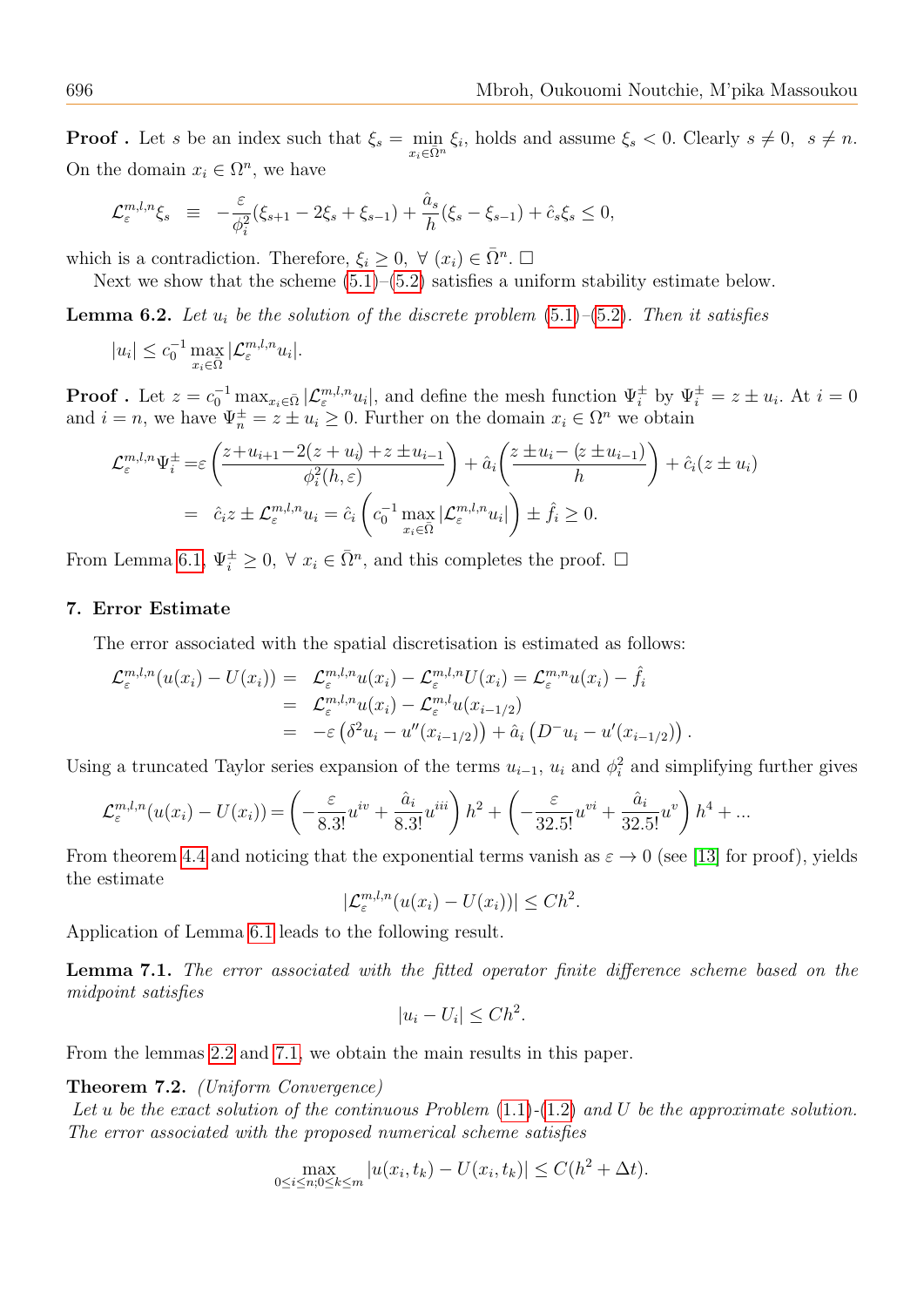## <span id="page-8-0"></span>8. Numerical Results

In this section, a test problem is simulated numerically using the proposed scheme to demonstrate the method in practice. Both the maximum pointwise error and the rate of convergence will be computed. The exact solutions of the test problem is not available thus to compute the maximum pointwise errors, we use the formula

$$
E_{\varepsilon,n} = \max_{0 \le i \le n; 0 \le k \le m} |U(x_i, t^k) - U^{2n}(x_i, t^k)|,
$$

where  $U^{2n}(x_i, t^k)$  is a computed solution with  $2n$  and m mesh points.

Also, the numerical rates of convergence are calculated using the formula

$$
r = \log_2\left(\frac{E_{\varepsilon,n}}{E_{\varepsilon,2n}}\right). \tag{8.1}
$$

To obtain the  $\varepsilon$  uniform maximum errors and the  $\varepsilon$ -uniform rates of convergence we use the formulae

<span id="page-8-1"></span>
$$
E = \max_{0 < \varepsilon \le 1} E_{\varepsilon, n} \qquad \text{and} \qquad R = \max_{0 < \varepsilon \le 1} r,
$$

respectively.

Example 8.1. [\[8\]](#page-9-11) Consider the problem

$$
u_t(x,t) - \varepsilon u_{xx}(x,t) + u^2 u_x(x,t) = 0, (x,t) \in Q,
$$
  

$$
u(x,0) = \sin(\pi x), \qquad u(0,t) = u(1,t) = 0, t \in [0,T].
$$

## 9. Conclusion

A numerical scheme was proposed to solve a modified Burgers' equation in this paper. The scheme was combination of the implicit Euler finite difference scheme and a fitted operator finite difference scheme. More specifically, the implicit Euler finite difference scheme was first used to discretise the time variable. This resulted in a sequence of non-linear boundary value problems which was then quasilinearized to sequence of linear problems. A fitted operator finite difference scheme based on the midpoint upwind scheme was then designed to solve the boundary value problems. Convergence analysis lead to a first order accuracy in time and second order in space. To confirm the theoretical findings, numerical simulation were conducted and the results were in conformity with Theorem [7.2.](#page-7-2)

As future direction of this research, the scheme is being explored on non-linear problems with delays and non-smooth data.